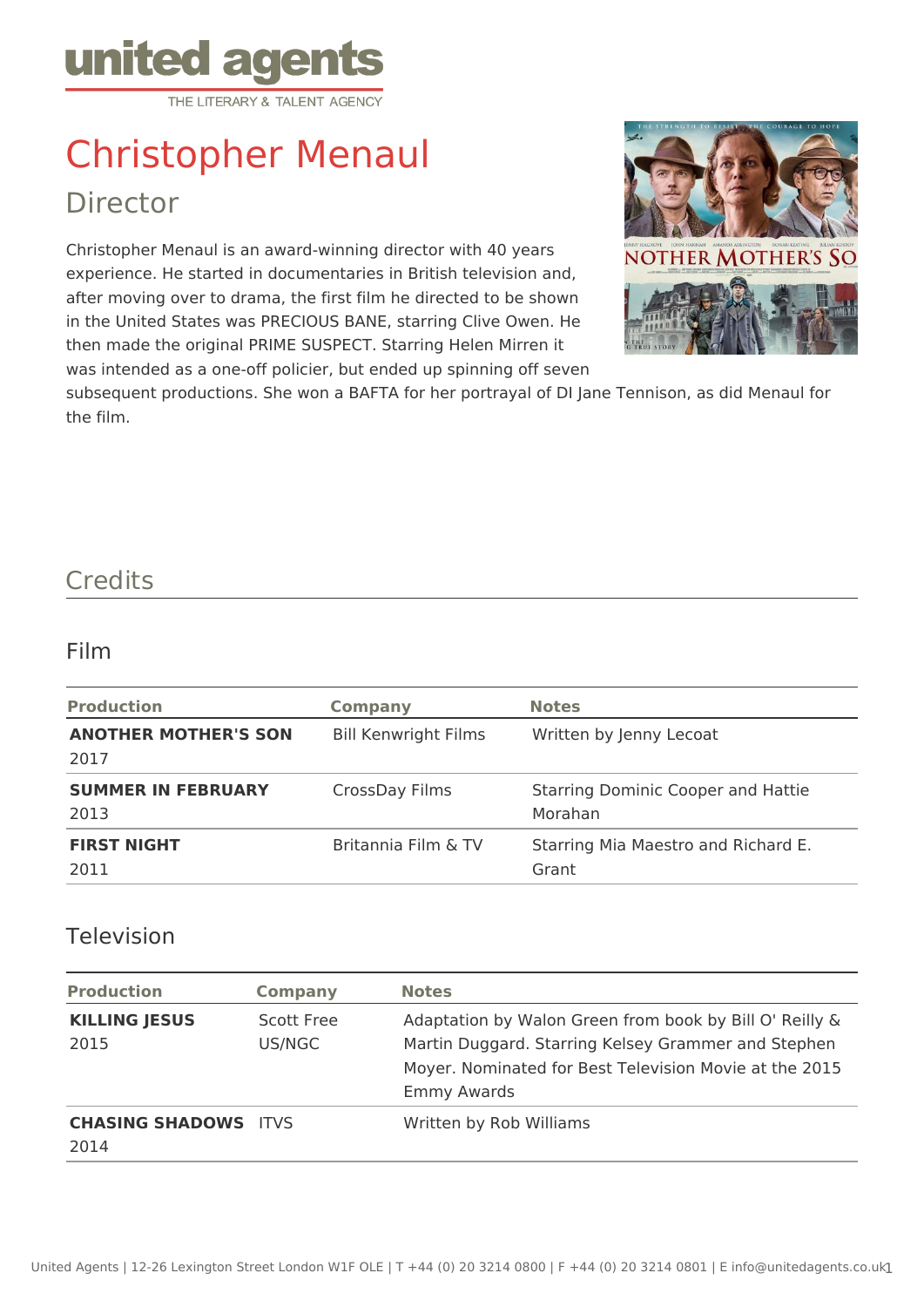| <b>Production</b>                                                                            | <b>Company</b>                             | <b>Notes</b>                                                                                                                                                                                                                                                                                                                                                                                                                                                                                                         |
|----------------------------------------------------------------------------------------------|--------------------------------------------|----------------------------------------------------------------------------------------------------------------------------------------------------------------------------------------------------------------------------------------------------------------------------------------------------------------------------------------------------------------------------------------------------------------------------------------------------------------------------------------------------------------------|
| <b>RIPPER STREET</b><br>(Series 2)<br>2013                                                   | <b>Tiger</b><br>Aspect/Element<br>Pictures | Episodes 203 & 204                                                                                                                                                                                                                                                                                                                                                                                                                                                                                                   |
| THE SUSPICIONS OF<br><b>MR WHICHER: THE</b><br><b>MURDER IN ANGEL</b><br><b>LANE</b><br>2013 | Hat Trick/ITV                              | Starring Paddy Considine and Olivia Colman                                                                                                                                                                                                                                                                                                                                                                                                                                                                           |
| <b>ZEN</b><br>2011                                                                           | Left Bank<br>Pictures                      | Episode 102                                                                                                                                                                                                                                                                                                                                                                                                                                                                                                          |
| <b>COMBAT HOSPITAL</b><br>2011                                                               | Artists<br>Studio/ABC<br><b>Studios</b>    | Episodes 103, 104, 107 & 108                                                                                                                                                                                                                                                                                                                                                                                                                                                                                         |
| <b>ABOVE SUSPICION</b><br>2009                                                               | La Plante<br>Productions/ITV               | <b>Starring Kelly Reilly</b>                                                                                                                                                                                                                                                                                                                                                                                                                                                                                         |
| <b>SADDAM'S TRIBE</b><br>2007                                                                | World<br>Productions/ C4                   | Written by Ryan Craig                                                                                                                                                                                                                                                                                                                                                                                                                                                                                                |
| <b>SEE NO EVIL: THE</b><br><b>MOORS MURDERS</b><br>2006                                      | Granada                                    | Written by Neil McKay. Winner of Best Drama Serial,<br>Broadcast Awards 2007; Best Drama, South Bank<br>Awards, 2007; Best Drama and Best Actress for Maxine<br>Peake at Royal Television Society North Awards, 2007;<br>Nominated for Best Single Drama at Broadcasting Press<br>Guild Awards, 2007; Winner of Best Drama Serial at<br>BAFTA TV Awards, 2007; Winner of Best Drama Serial at<br>BANFF TV Festival Awards, Canada, 2007; Nominated for<br>Best Original Drama, Writer's Guild of Great Britain, 2007 |
| <b>PLANESPOTTING</b><br>2004                                                                 | Granada                                    | Written by Neil McKay                                                                                                                                                                                                                                                                                                                                                                                                                                                                                                |
| <b>BELONGING</b><br>2004                                                                     | The Producers                              | Written by Alan Plater. Brenda Blethyn nominated for<br>Best Actress, BAFTA Television Awards, 2005. Accepted<br>into Reims TV Festival 2006                                                                                                                                                                                                                                                                                                                                                                         |
| <b>WALL OF SILENCE</b><br>2004                                                               | Granada                                    | Starring James Nesbitt, Phil Davis and Stephanie<br>Leonidas                                                                                                                                                                                                                                                                                                                                                                                                                                                         |
| <b>STATE OF MIND</b><br>2003                                                                 | Monogram                                   | Written by Paula Milne                                                                                                                                                                                                                                                                                                                                                                                                                                                                                               |
| <b>THE FORSYTE SAGA</b><br>2002                                                              | Granada                                    | Starring Damian Lewis, Ioan Gruffud, Rupert Graves                                                                                                                                                                                                                                                                                                                                                                                                                                                                   |
| <b>ONE KILL</b><br>2000                                                                      | Showtime/CBS                               | Starring Anne Heche, Sam Shepard and Eric Stoltz                                                                                                                                                                                                                                                                                                                                                                                                                                                                     |
| <b>RIVER OF DARKNESS Yorkshire</b><br>1999                                                   | Television                                 | Adapted from the novel by Rennie Airth                                                                                                                                                                                                                                                                                                                                                                                                                                                                               |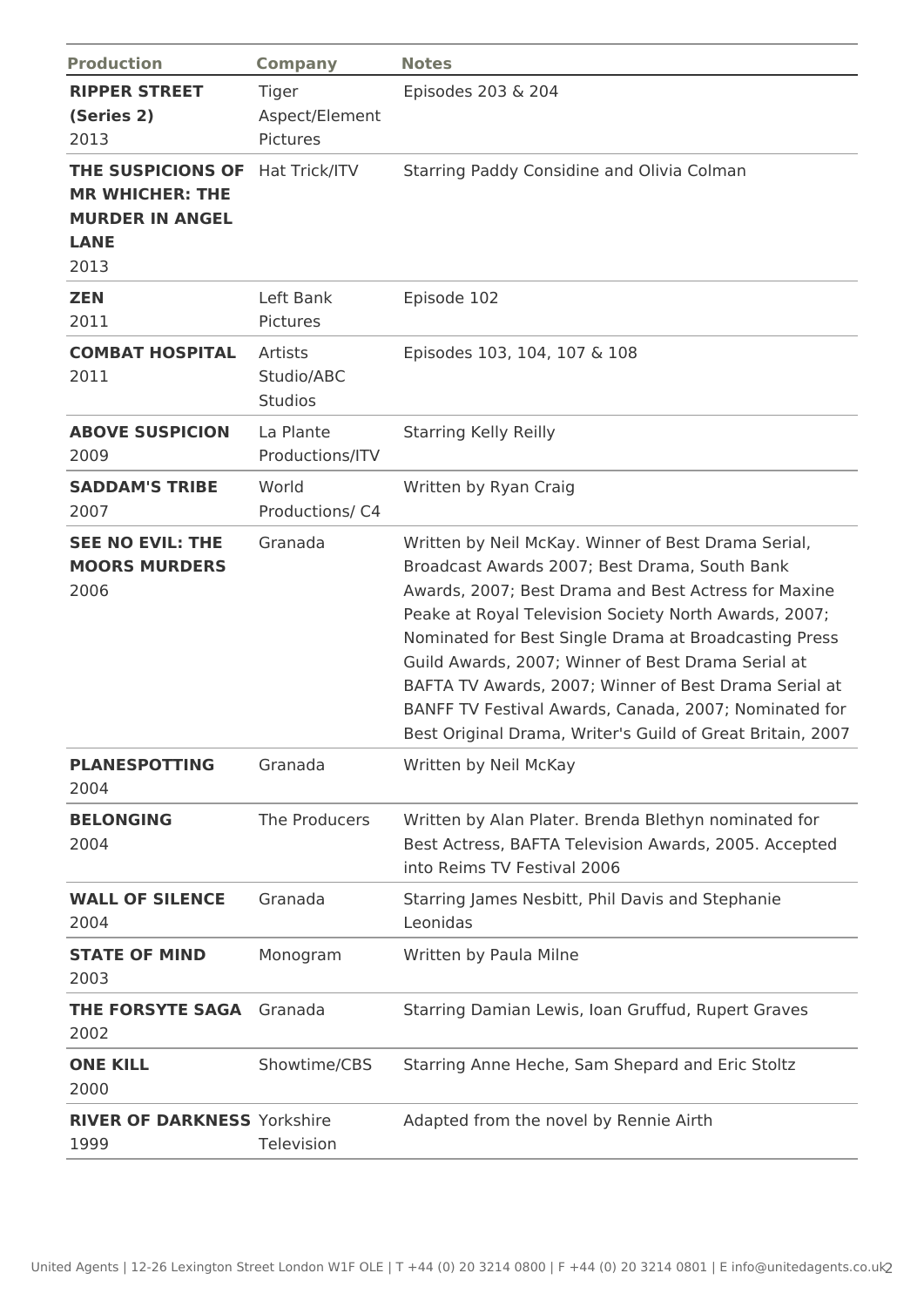| <b>Production</b>                                                                     | <b>Company</b>               | <b>Notes</b>                                                                                                                                                                                                                                                                                                                                                                                                                                                                                                                                                                                                                                                                                                       |
|---------------------------------------------------------------------------------------|------------------------------|--------------------------------------------------------------------------------------------------------------------------------------------------------------------------------------------------------------------------------------------------------------------------------------------------------------------------------------------------------------------------------------------------------------------------------------------------------------------------------------------------------------------------------------------------------------------------------------------------------------------------------------------------------------------------------------------------------------------|
| <b>THE PASSION OF</b><br><b>AYN RAND</b><br>1999                                      | Showtime                     | Starring Helen Mirren, Eric Stoltz, Julie Delpy and Peter<br>Fonda. Selected for Premiere Section, Sundance Film<br>Festival, January 1999; Seattle Film Festival 1999. Helen<br>Mirren won an Emmy as best actress in mini-<br>series/movie 1999; Peter Fonda was nominated as best<br>supporting actor in mini-series/movie 1999; Helen Mirren<br>was nominated for Golden Globe as best actress in mini-<br>series/movie 1999. Nominated for Producers' Guild of<br>America Golden Laurel for best longform television<br>1999. Helen Mirren nominated for SAG Award as best<br>actress in mini-series/movie 1999. Peter Fonda<br>nominated for SAG Award as Best Supporting Actor in<br>mini-series/movie 1999 |
| <b>BRIGHT HAIR</b><br>1997                                                            | Monogram/BBC                 | Starring Emilia Fox, James Purefoy                                                                                                                                                                                                                                                                                                                                                                                                                                                                                                                                                                                                                                                                                 |
| <b>VOLCANO</b><br>1996                                                                | Twentieth<br>Century Fox     |                                                                                                                                                                                                                                                                                                                                                                                                                                                                                                                                                                                                                                                                                                                    |
| <b>THE BRIDESMAID</b><br>1996                                                         | Renaissance<br>Films         | Wrote commissioned feature screenplay                                                                                                                                                                                                                                                                                                                                                                                                                                                                                                                                                                                                                                                                              |
| <b>FEAST OF JULY</b><br>1995                                                          | Merchant                     | Starring Embeth Davidtz and Ben Chaplin. Opening film<br>Ivory/Buena Vista at Montreal Film Festival September 1995                                                                                                                                                                                                                                                                                                                                                                                                                                                                                                                                                                                                |
| <b>FATHERLAND</b><br>1994                                                             | <b>HBO</b>                   | Starring Roger Hauer and Miranda Richardson.<br>Nominated for GOLDEN GLOBE Best Television Film<br>1994. Miranda Richardson won GOLDEN GLOBE for Best<br>Actress                                                                                                                                                                                                                                                                                                                                                                                                                                                                                                                                                   |
| <b>HOMICIDE</b><br>1993                                                               | <b>Baltimore</b><br>Pictures |                                                                                                                                                                                                                                                                                                                                                                                                                                                                                                                                                                                                                                                                                                                    |
| <b>A DANGEROUS</b><br><b>MAN-TE</b><br><b>LAWRENCE AFTER</b><br><b>ARABIA</b><br>1991 | Enigma                       | Starring Ralph Fiennes and Dennis Quilley. Received<br>International Emmy for Best Drama 1992; Grand Award<br>and Gold Medal at the 35th New York Film and<br><b>Television Festival 1993</b>                                                                                                                                                                                                                                                                                                                                                                                                                                                                                                                      |
| <b>PRIME SUSPECT 1</b><br>1990                                                        | Granada<br>Television        | Starring Helen Mirren. Winner of four 1991 Awards from<br>British Academy of British Television including Best<br>Drama Serial and Best Actress (Helen Mirren); Winner of<br>two Broadcasting Press Guild Awards 1991: Best Drama<br>and Best Actress; Winner of three Royal Television<br>Society Awards 1991 Drama Serial<br>Best Actress and Writer's Award (Lynda La Plante).<br>Nominated for Best Drama Serial 1991 by Writers' Guild<br>of Great Britain. Winner of Best Film and Best Mini Series<br>Awards at Banff Festival 1992. Winner of Golden Plaque<br>at Chicago International Film Festival.                                                                                                     |